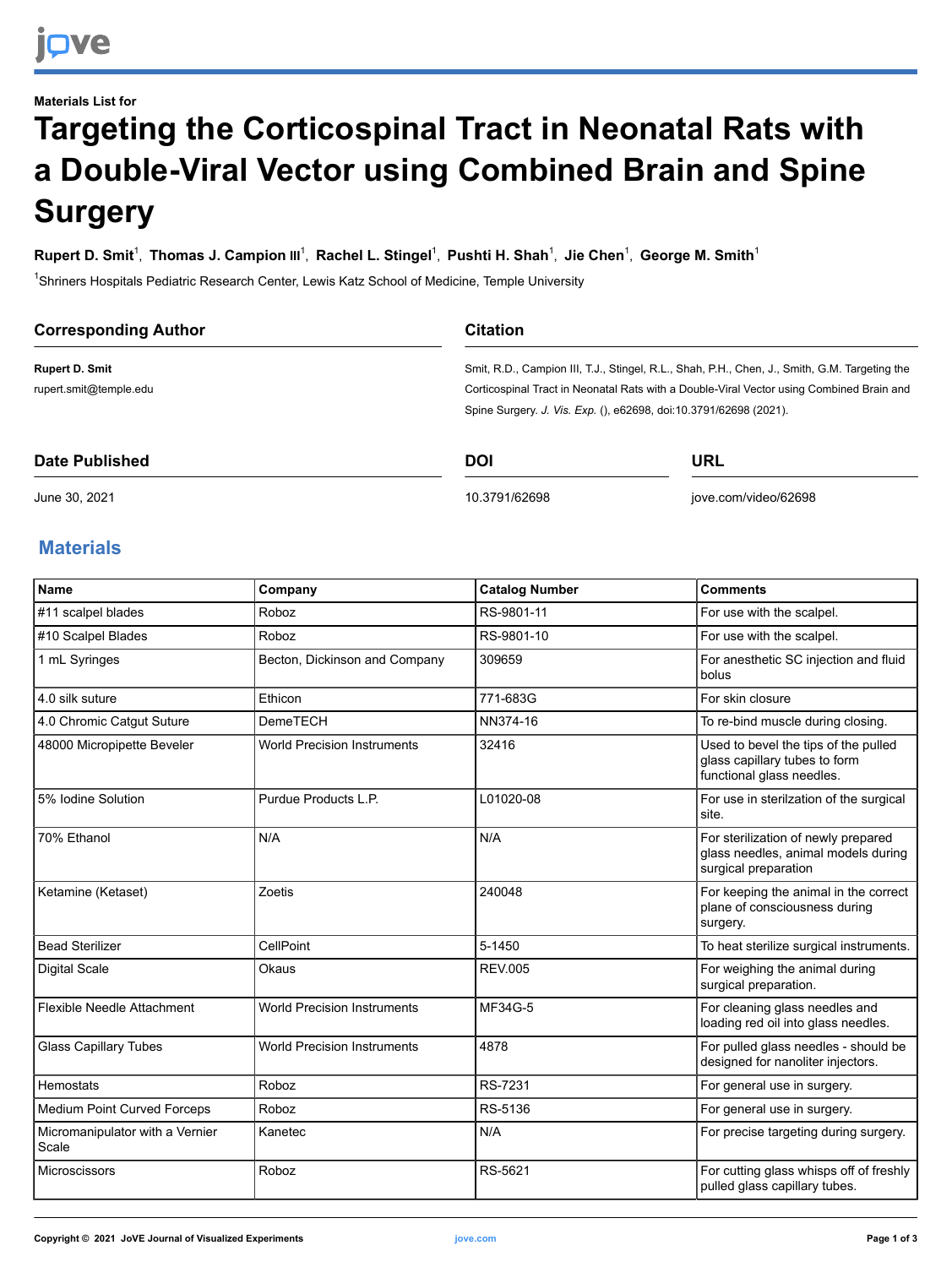## jove

| Lab Standard Stereotaxic Instrument               | Stoelting                            | 51600                                                                       | To hold the neonatal sterotaxic holder<br>in place                                                                 |
|---------------------------------------------------|--------------------------------------|-----------------------------------------------------------------------------|--------------------------------------------------------------------------------------------------------------------|
| Lab Standard with Mouse &<br>Neonates Adaptor     | 51615                                | For neonatal skull fixation during<br>cranial surgery and spinal injections |                                                                                                                    |
| Microscope with Light and Vernier<br>Scale Ocular | Leitz Wetzlar                        | N/A                                                                         | Used to visualize and measure<br>beveling of pulled glass capillary<br>tubes into functional glass needles.        |
| MicroSyringe Pump Controller                      | <b>World Precision Instruments</b>   | 62403                                                                       | To control the rate of injection.                                                                                  |
| Nanoliter 2000 Pump Head Injector                 | <b>World Precision Instruments</b>   | 500150                                                                      | To load and inject virus in a<br>controlled fashion.                                                               |
| Needle Puller                                     | Narishige                            | PC-100                                                                      | To heat and pull apart glass capillary<br>tubes to form glass needles.                                             |
| pAAV-CMV-scCre                                    | Wu lab                               |                                                                             | Cre plasmid                                                                                                        |
| pAAV-hSyn-DIO-hM3Dq-mCherry<br>(plasmid #44361)   | Bryan Roth's lab through Addgene     |                                                                             | DREADD plasmid                                                                                                     |
| Parafilm                                          | Bemis                                | PM-996                                                                      | To assist with loading virus into the<br>nanoinjector.                                                             |
| PrecisionGlide Needles (25G x 5/8)                | Becton, Dickinson and Company        | 305122                                                                      | For use with the 1mL and 10 mL<br>syringes to allow injection of the<br>animal model.                              |
| Rat Tooth Forceps                                 | Roboz                                | RS-5152                                                                     | For griping spinous processes.                                                                                     |
| Red Oil                                           | N/A                                  | N/A                                                                         | To provide a front for visualization of<br>virus entering tissue during injection.                                 |
| Retractors                                        | Roboz                                | RS-6510                                                                     | To hold open the surgical wound.                                                                                   |
| Rongeurs                                          | Roboz                                | RS-8300                                                                     | To remove muscle from the spinal<br>column during surgery.                                                         |
| Scalpel Blade Handle                              | Roboz                                | RS-9843                                                                     | To slice open skin and fat pad of<br>animal model during surgery.                                                  |
| Scissors                                          | Roboz                                | RS-5980                                                                     | For general use in surgery.                                                                                        |
| <b>Staple Removing Forceps</b>                    | Kent Scientific                      | <b>INS750347</b>                                                            | To remove the staples, should they<br>be applied incorrectly.                                                      |
| Sterile Cloth                                     | <b>Phenix Research Products</b>      | <b>BP-989</b>                                                               | To provide a sterile surface for the<br>operation.                                                                 |
| Sterile Cotton-Tipped Applicators                 | Puritan                              | 806-WC                                                                      | To soak up blood in the surgical<br>wound while maintaining sterility.                                             |
| Sterile Gauze                                     | Covidien                             | 2146                                                                        | To clean the surgical area and<br>surgical tools while maintaining<br>sterility.                                   |
| Sterile Saline                                    | <b>Baxter Healthcare Corporation</b> | 281324                                                                      | For use in blood clearing, and for<br>replacing fluids post-surgery.                                               |
| <b>Surgical Gloves</b>                            | N/A                                  | N/A                                                                         | For use by the surgeon to maintain<br>sterile field during surgery.                                                |
| Surgical Heating Pad                              | N/A                                  | N/A                                                                         | For maintaining the body<br>temperature of the animal model<br>during surgery.                                     |
| <b>Surgical Microscope</b>                        | N/A                                  | N/A                                                                         | For enhanced visualization of the<br>surgical wound.                                                               |
| <b>Surgical Stapler</b>                           | Kent Scientific                      | <b>INS750546</b>                                                            | To apply the staples.                                                                                              |
| Water Convection Warming Pad                      | <b>Baxter Healthcare Corporation</b> | L1K018                                                                      | For use in the post-operational<br>recovery area to maintain the body<br>temperature of the unconscious<br>animal. |
| Weighted Hooks                                    | N/A                                  | N/A                                                                         | To hold open the surgical wound.                                                                                   |
| Liquid bandage                                    | <b>NewSkin</b>                       | 985838                                                                      | To apply along sutures following<br>surgery and encourage wound<br>healing                                         |